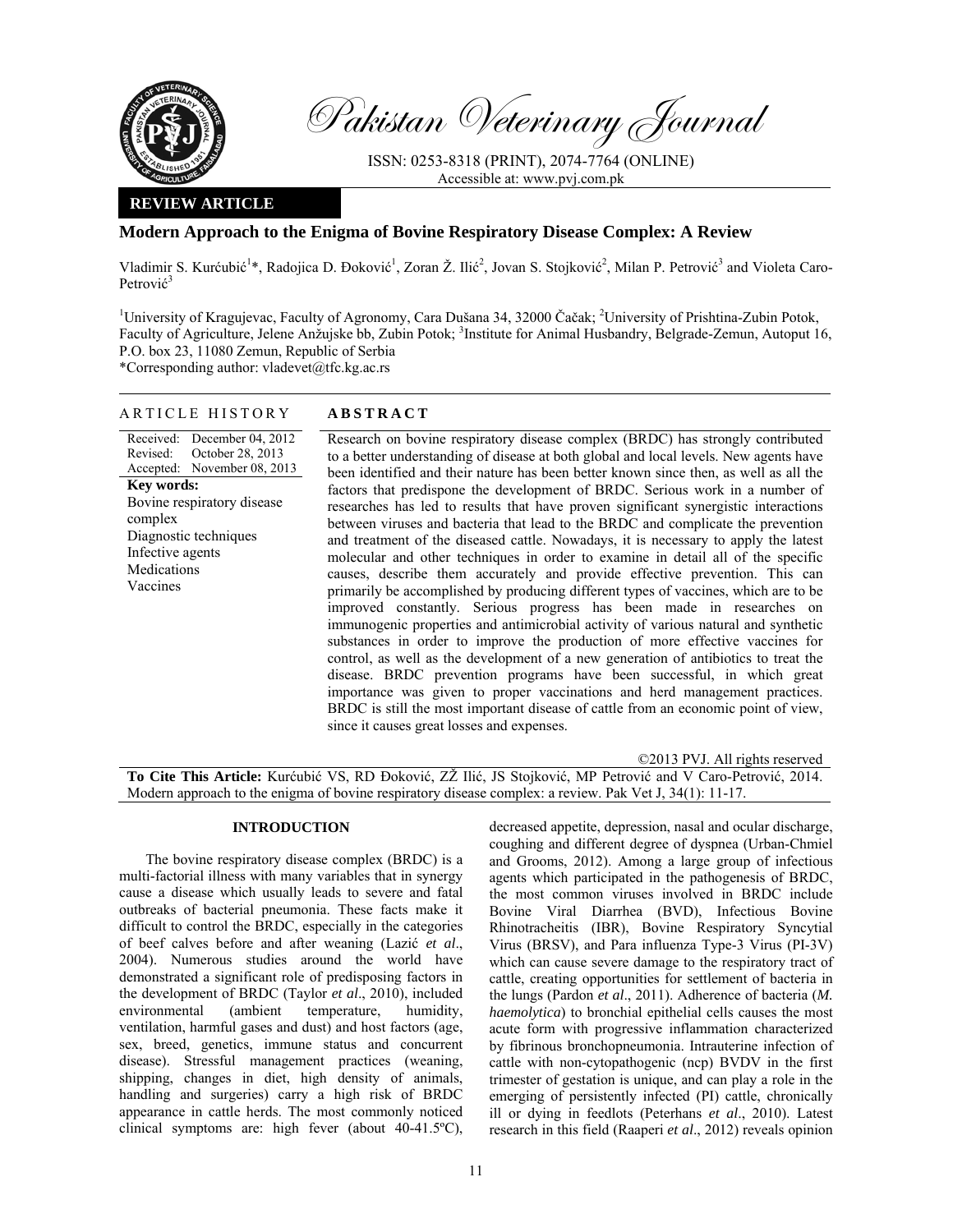that BHV-1 was not associated with acute respiratory disease in adult dairy cattle, but it caused significant changes in reproductive performances. Many authors believe that the BRSV has a major role in the onset of BRDC in adult dairy cattle. The importance of bovine adenovirus, coronavirus, calicivirus, parvovirus, herpesvirus type 4, reovirus and rhinovirus is still considered episodic (Lazić *et al*., 2009).

The most common bacteria found in lungs of calves with BRDC include *Mannheimia haemolytica* and *Pasteurella multocida*. *Haemophilus somnus* may also be involved in cases of pneumonia and can cause severe damage to heart muscles. *Mycoplasma bovis* have the potential to further complicate the BRDC pathogenesis (Griffin *et al*., 2010). Many researchers have examined the impact of various microbial agents and their interaction in the development of the clinical outbreaks of BRDC, vaccination trials (Wildman *et al*., 2008), serological (Loneragan *et al*., 2005), and molecular surveys (Thonur *et al*., 2012; Fratrić *et al*., 2012). The appearance of clinically affected animals does not typically differ significantly regardless of the pathogen involved. Viral agents may occasionally produce a clinical syndrome consistent with BRD without bacterial coinfection (Decaro *et al*., 2008). BRDC is one of the most costly diseases due to a decline in productivity, higher levels of mortality and morbidity (Loneragan *et al*., 2001; Zahur *et al*., 2007), increased labor costs and reduced carcass value (Schneider *et al*., 2009; Garcia *et al*., 2010). BRDC is the most common cause of mortality in dairy cattle, with highest morbidity and higher mortality, which are noticed in case of mixed viral and bacterial infections (Duff and Galyean, 2007). Diagnosis of BRDC can be achieved through routine clinical examination and observation, quantified in the form of a clinical score. The second diagnostic method is to use a series of laboratory tests available to identify microbial agents involved.

**Bovine Herpesvirus 1 (BHV-1):** BHV-1 has an outer layer (peplos) and belongs to the genus of *Varicellovirus*, subfamily of *Alphaherpesvirinae,* and family of *Herpesviridae* (Šamanc *et al*., 2009). Strains of BHV-1 have been classified into five subtypes, according to the results of testing their genome: 1, 2a, 2b, 3a and 3b (Đurišić *et al*., 2003). Subtype 1 of BHV-1 was isolated in cases of IBR, subtype 2 in genital disease accompanied by the appearance of rashes and inflammation of the mucous membrane of the vulva and vagina of cows (infective pustular vulvovaginitis - IPV), and subtype 3 in cases of neuralgic disease (bovine encephalitis herpesvirus - BEHV). Balanoposthitis in bulls, abortions and fatal multi-systemic infectuous clinical forms in cattle are described as a result of BHV-1 infection (Nišavić *et al*., 2010; Takiuchi, 2005). Prevalence of BHV-1 is even more than 50% in Serbia (Lazić *et al*., 1995). Lazić *et al*. (2001) investigated the humoral immunological response in 26 cows vaccinated with anti BHV-1 vaccine ("Borinak", Mevak, Nitra, Slovak Republic). Prior to vaccination, the values of Ab titers ranged from 1:4 to 1:64. At the time of parturition they ranged from 1:64 to 1:1024 in blood sera, and from 1:256 to 1:2048 in colostral sera. Specific Ab for BHV-1 was determined in 2 calves from these cows before feeding with colostrums. After feeding with

colostrum the highest values for Ab titers were found in 2 days old calves, while the lowest values were noticed in 90 days old calves. Lazić *et al*. (2003) conducted a preliminary serological testing of 10 cattle herds and found that the infection was caused by BHV-1 was present in 8 herds, and the percentage of seropositive animals tested ranged from 37 to 98%. Lazić *et al*. (2004) report that an infection caused by a virus PI-3 was present in all 10 herds tested, and infections caused by IBRV and BVDV in 8 herds. Lazić *et al*. (2008) examined the influence of number of animals per household on epizootiology of BHV-1 infection. Households were classified according to the number of animals on one farm: 6 to 20, 21 to 50 and more than 50 animals in one herd. Prevalence of BHV-1 infection was estimated and led to a conclusion that the more animals raised in a household, the higher the number of cattle infected with BHV-1. Turnover of infected breeding animals from large herds spread BHV-1 infection to small herds of cattle. Šamanc *et al*. (2009) conducted comparative testing of 92 samples of blood serum of unvaccinated calves and heifers for the presence of Ab against BRSV, PI-3 and BHV-1 by indirect enzyme immunoassay (iELISA), revealed the presence of Ab against BHV-1 in 19 (20.65%) of the samples.

Diagnosis of BHV-1 infection was usually done by isolating the virus, detection of viral antigens by using the ELISA or immunofluorescence technique. Polymerase chain reaction (PCR) is one of the nucleic acid hybridization techniques capable to detect DNA of three major viral respiratory pathogens of cattle (Thonur *et al*., 2012). Nišavić *et al*. (2010) isolated the BHV-1 from bovine nasal and ocular swabs, as well as from lungs, trachea and tonsils samples and identified it by virusneutralization test (VNT). Further identification was done by PCR assay based on two pairs of primers selected from the sequence of gB glycoprotein gene which amplified a 478 bp fragment and thymidine kinase gene which amplified an 183bp fragment. Comparative analysis of DNA fragments of controlled laboratory strain TN 41 of BHV-1 and isolated strains obtained by PCR with primers for viral thymidine kinase gene coding region, confirmed that the isolated strain belongs to BHV-1.

**Bovine Respiratory Syncytial Virus (BRSV):** BRSV belongs to the genus of the *Pneumovirus*, subfamily of *Paramyxovirinae,* and the family of *Paramixoviridae* (Šamanc *et al*., 2009). Quinting *et al*. (2007) stated that the disease usually occurs in cattle younger than 18 months and calves at the age of 10 days to several months. Bugarski *et al*. (2011) conducted serological examination on dairy farms and cattle feedlots in Vojvodina on BRSV infection and revealed that they cause 60-70% of outbreaks of pneumonia in dairy and beef cattle, with different rates of mortality. Determination of the titer of Ab against BRSV in the blood sera was performed by VNT, using BRSV strain A5198 (ATCC USA). One of the dairy farms showed 100% of seropositive animals. From a total of 223 tested serum samples from feedlots, 60.09% contained Ab against BRSV, and seroprevalence depending on the phase of fattening. The results of testing 92 samples of blood serum of cattle in Serbia using iELISA confirmed 40 samples of Ab against the BRSV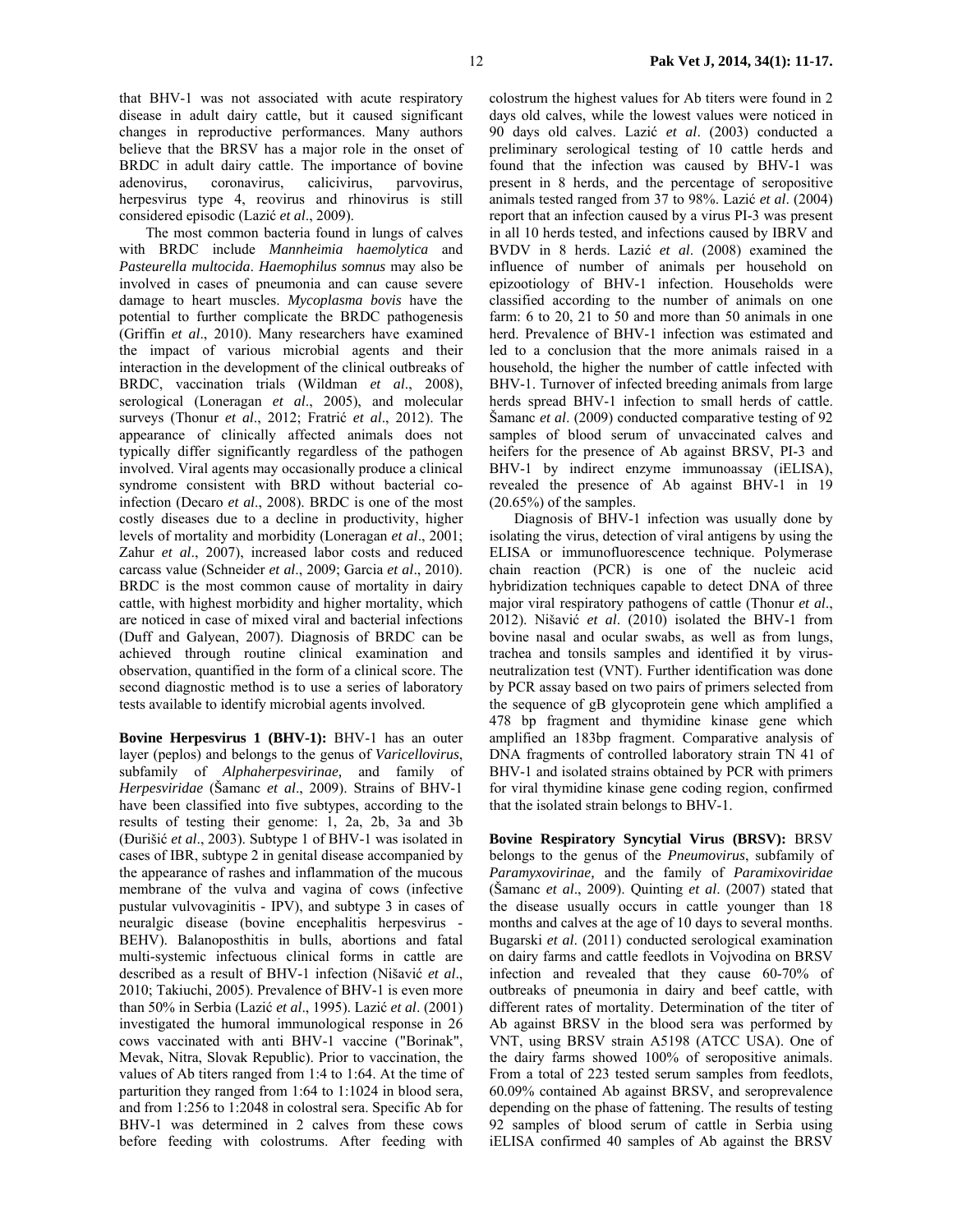and PI-3 virus (Šamanc *et al*., 2009). Kurćubić *et al*. (2012) determined genome of the BRSV by Real-time RT-PCR in all 20 examined samples of discharge from the nasal mucosa of the diseased beef cattle from two experimental farms, and confirmed findings of Brodersen (2010) and Raaperi *et al*. (2012), stating that the BRSV is a major cause of respiratory diseases and a major contributor to the BRDC.

**Bovine Viral Diarrhea Virus (BVDV):** BVDV belongs to the family of *Flaviviridae* in the genus *Pestivirus*  (Wegelt, 2011). Ridpath and Fulton (2009) revealed that diversity of BVDV reflected through the 12 BVDV1 subgenotypes (BVDV1a to BVDV11) and two BVDV2 subgenotypes (BVDV2a and BVDV2b), hamper the production of effective vaccines and could potentially complicate the reading of the diagnostic tests results. BVDV can be divided into the cytopathogenic (cp) and non-cytopathogenic (ncp) biotypes, based on the presence or absence of the visible cytopathic effect in infected cell cultures. PI virus carriers with a long-term life play the key role in BVDV epidemiology.

 The presence of BVDV infection in Serbia has unofficially confirmed earlier (Kurćubić, 1993; Petrović, 2002; Petrović *et al*., 2004; Petrović, 2006; Mahmood *et al*., 2012). Kurćubić (1993) conducted study on dairy farms where the percentage of BVDV seropositive animals varied between 30.55 and 52.24%, depending on the age category and herd management. On the second farm with beef cattle (aged 6 to 7 months) 55.81% of seropositive sera was revealed. Petrović *et al*. (2004a; 2004b) detected the ncp BVDV isolates 0016 and 0017 and the cp isolate Beograd by indirect immunostaining methods. Official registration of BVDV infection of cattle in Serbia and Montenegro was received from the OIE reference laboratory (Veterinary Laboratories Agency, Weybridge, UK - letter of December 9, 2002). Direct sequencing of PCR products, alignment and phylogenetic analysis showed that the 0016 and Beograd isolates were of genetic subtype BVDV-1f (first report of a cp BVDV belonging to the 1f subgroup), whilst the 0017 isolate belonged to subtype 1b. Petrović (2006) examined 12083 blood samples of cattle older than 6 and the presence of specific Ab against BVDV was established in 4647 (38.46%) of the tested animals.

 Ahmad *et al*. (2012) confirmed that both the serum and ear notch biopsy can be used for the detection of PI and genotyping of prevailing BVDV, but ear notch biopsies had less sensitivity (P<0.05) for the detection of acute transiently infected cattle than serum samples.

 Basic approach in BVDV infections control is vaccination (Raue *et al*., 2011; Luo *et al*., 2012) and another approach is identification of PI cattle and their removal from the herd, without vaccination. Kurćubić *et al*. (2009) made fisrst attempt on identification of cattle PI with the BVDV among the dairy cattle that were seronegative in both examination of paired sera (first and 28. days), allow the ELISA testing to determine the BVDV antigens (Ag) in serum. BVDV Ag was not confirmed in either case. In the same manner, Kurćubić *et al*. (2010a) tried to identify the presence of PI in cattle of various ages from herds with a different production purpose (fattening/milk) and BVDV Ag was not

confirmed in either of the cases. The explanation for the lack of experimental proof of the presence of PI cattle can be found in the fact that the not tested sera of all animals from the farms on presence of BVDV Ag, whose age allowed this examination, as well-known fact that the prevalence of PI cattle was extremely low (0.75-2%). Kurćubić *et al*. (2010b) used VNT to examine blood sera collected from sheep of different age categories reared under different systems for the presence of BVDV and Border disease virus (BDV) infections in attempt to clarify the potential for transmission to cattle and *vice versa*. From animals breed on five mini farms that were not exist cohabitation between small and big ruminants in the same facilities and 5 sheep farms whose owners also raised cattle. Samples of blood were taken from 5 young sheep aged up to 12 months and 5 from the older sheep per farm. Serological examinations did not detect the presence of anti-BVDV specific Ab to BVDV-1 and BVDV-2 genotypes in any of the 100 tested blood serum samples, like anti-BDV Ab to BDV Moredun strain.

**Parainfluenza Type-3 Virus (PI-3V):** PI-3V is an immunosuppressive RNA virus belonging to the *Paramyxoviridae* family. PI-3V is usually transmitted in nasal discharge, favored by close contact, insufficient ventilation in facilities and stale air during shipping of cattle. The PI-3V was detected in acute and chronicle cases of pneumonia predominantly in young cattle during fall and winter. PI-3V often takes part in mixed infections with BHV-1 and BVDV, with severe clinical signs and fatal outcome. Fever, cough, mucous yellow nasal and eye discharge were noticed during the mild course of the disease. Milić *et al*. (2003) committed biochemical characterization of the surface glycoprotein Ag of purified PI-3V virions with molecular weights of 112 kD, 81-82 kD and 30-31 kD (HN and F Ag). After that, the activation of PI-3V followed with trypsin-versen representing a prerequisite for the application of the cell fusion test, hemolytic test and the test of inhibition of cell fusion with hyper immune sera against PI-3V can be used for fast detection and identification of fusion and hem agglutinin-neuraminidase PI-3V Ag. Lazić *et al*. (2009) indicate that in Serbian literature there are only few data on PI-3V as the causative agent of BRDC, especially in beef cattle. Serological surveys of PI-3V infection are strongly recommended. His research presented the BRDC outbreak accompanied by PI-3V infection in one bull calves fattening unit of industrial type. The geometric mean value of Ab titer against PI-3V was 14.58 at the moment of disease, while 3 and 6 weeks after outbreak it was 45.25 and 54.44, and at the end of fattening it was 22.11. Šamanc *et al*. (2009) state that the results of testing of 92 blood serum samples of cattle using iELISA confirmed the presence of Ab against PI-3V in 77 of samples (83.69%).

**Bacterial agents:** The most common bacteria found in the lungs of cattle with BRDC are *Mannheimia haemolytica* and *Pasteurella multocida*. Fulton (2009) states in his review that sixteen different serotypes of biotype A and T of *Mannheimia haemolytica* were classified, with twelve different serotypes based on capsular serotypes for the A serotype. High immunogenic potential for incorporation in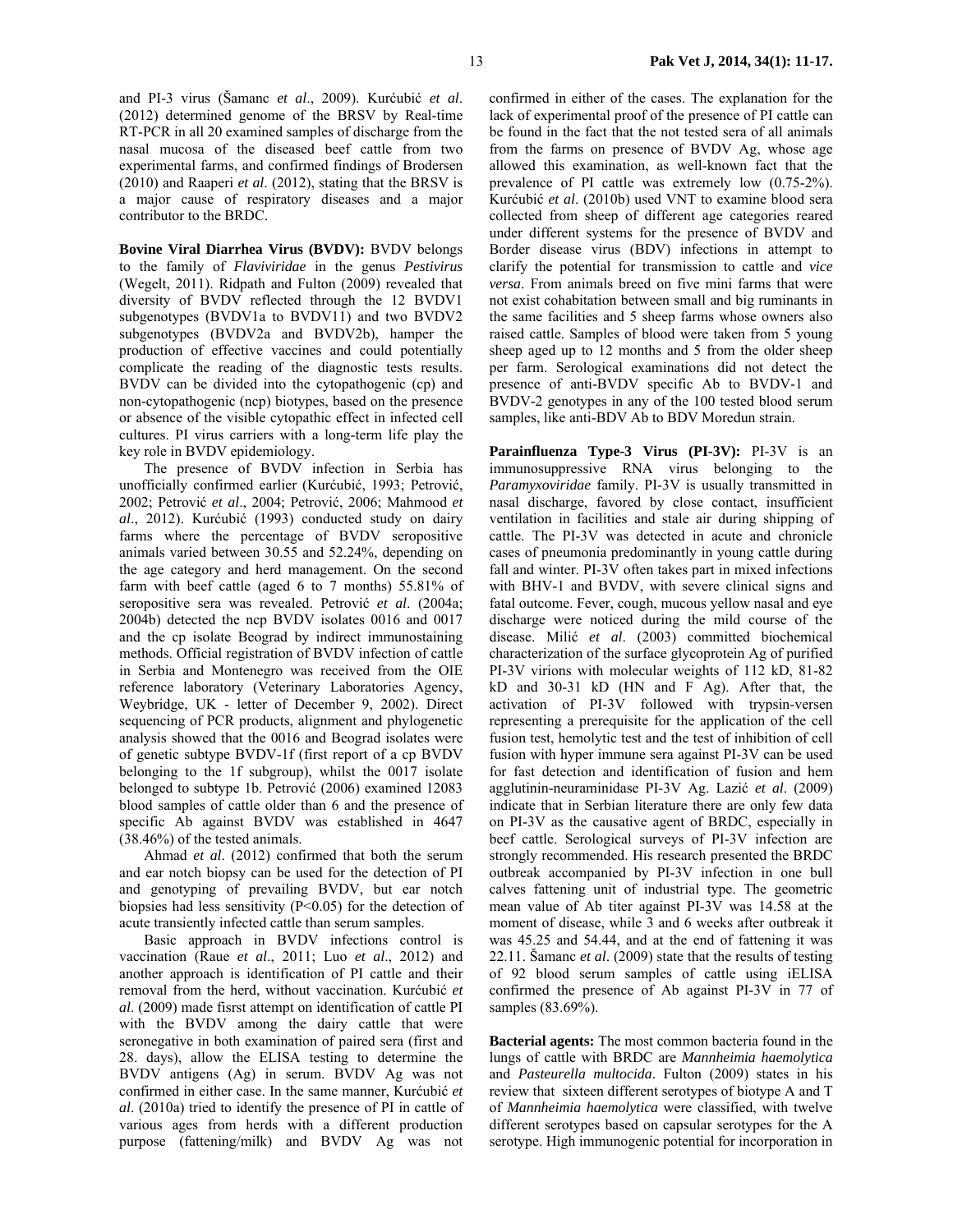

Fig. 1: Prominent fibrinous pleuritis and pleural effusion. The pulmonary interlobular septa are distended by yellow gellatinous edema and fibrin. (Courtesy: Nikola Vaskovic, Veterinary Specialized Institute, Kraljevo, Serbia).

*P*. *multocida* vaccine have leucotoxin produced by recombinant DNA technology and outer membrane protein PlpE. Today's researchers opinions based on the experimental evidence that the *P*. *multocida* is primary pathogen in the lungs of cattle have been confirmed in five-years research of Kurćubić *et al.* (2000). They examined a total of 1435 nasal swabs originating from diseased beef cattle with the symptoms that indicate BRDC. The most commonly isolated are *Pasteurella multocida* and *Pasteurella haemolytica* (62.78 and 40.20%), as well as *Corynebacterium pyogenes* (53.44%), *Staphylococcus albus* (24.87%) and *Streptococcus viridans* (14.07%). Hellenbrand *et al.* (2012) report that *Histophilus somni* is a Gram-negative pleomorphic coccobacillus that causes respiratory, reproductive, cardiac and neuronal diseases in cattle. Recently, it was discovered that bovine neutrophils and macrophages produce extracellular traps in response to *Mannheimia haemolytica*, which suggest that extracellular traps may play a role in the host response to *H*. *somni* infection in cattle. *Mycoplasma bovis* is a bacterial pathogen causing respiratory disease, otitis media, poly-arthritis, mastitis, and a variety of other diseases in dairy and beef cattle, with an important impact on the health, welfare, and productivity. Difficulties in implementation of *M*. *bovis* diagnostic and control procedures originate from very different manifestation of the disease, response to vaccination and medication, and lacks in knowledge about these diseases (Maunsell *et al*., 2011).

**Pathology:** The gross lesions in the case of pneumonic Mannheimiosis are characterized by fibrinous bronchopneumonia, with prominent fibrinous pleuritis and pleural effusion. The interlobular septa is distended by yellow, gellatinous edema and fibrin (Fig. 1). Coagulation necrosis interlobular interstitial oedema and congestion are present as well. Microscopically first neutrophils fill the bronchial, bronchiolar and alveolar spaces, and then alveolar macrophages start to appear in the lungs (Fig. 2). Lung lessions caused by viruses in acute phases are those of bronchointestitial pneumonia in almost all the animal species (Fig. 3) (Marinković *et al*., 2007). Microscopically, the lesions are in range of necrotizing bronchiolitis, necrosis of type I pneumocytes with hyperplasia of type II pneumocytes, and mild interstitial



**Fig. 2:** Microscopically neutrophils fill the bronchial, bronchiolar and alveolar spaces, alveolar macrophages start to appear in the lungs, H&E, 200 ×. (Courtesy: Natalija Fratric and Sanja Aleksic-Kovacevic, University of Belgrade, Serbia).



Fig. 3: The lesions are composed of necrosis of type I pneumocytes with hyperplasia of type II pneumocytes, and interstitial edema, H&E, 400 ×. (Courtesy: Natalija Fratric and Sanja Aleksic-Kovacevic, University of Belgrade, Serbia).



**Fig. 4:** The mycoplasmal also cause Bronchiolitis and prominent interstitial reaction. Numerous mononuclear inflammatory cells are present. H&E, 200 ×. (Courtesy: Natalija Fratric and Sanja Aleksic-Kovacevic, University of Belgrade, Serbia).

and alveolar edema. The mycoplasmal also cause bronchiolitis, bronchiolar and alveolar necrosis, and interstitial reaction (Fig. 4). A mixture of desquamated epithelial cells, macrophages, and mononuclear cells are usually present in the lumen of bronchioles and alveoli.

**Vaccines and Vaccination Programmes:** Significant achievements in vaccinology in the last 40 years have not yet enabled production of an ideal vaccine, which is expected to be multivalent, to create a protective immune response in neonatal calves regardless of the presence of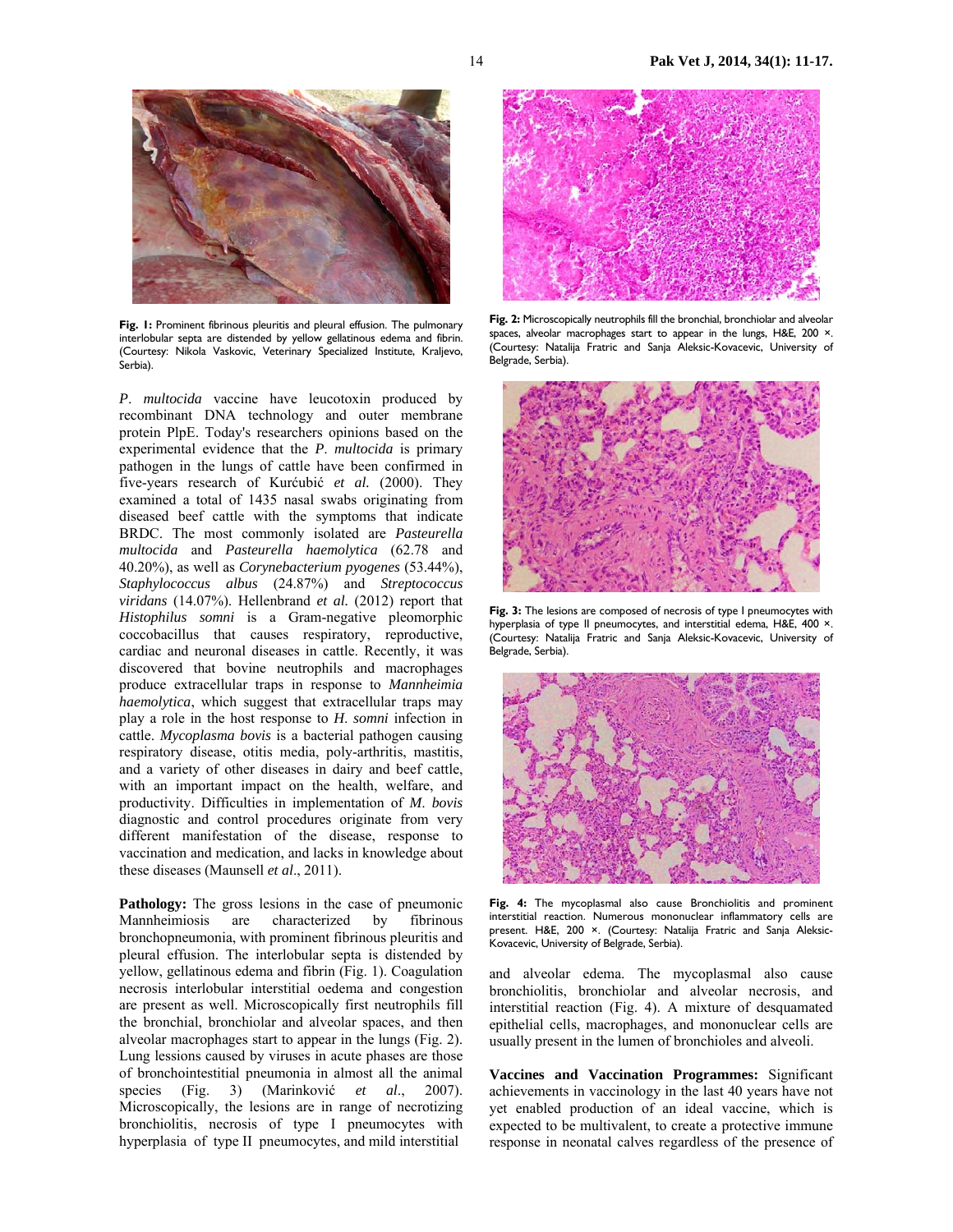colostral antibodies, ensure long immune protection after the single vaccination, not to cause local and/or systemic reactions, and not to be applied by the syringe and injection needle (Rogan, 2010). Researchers have studied the impact of lincenced and experimental vaccines on morbidity, mortality, and other control measures in cattle (Larson and Step, 2012). Kurćubić *et al*. (2011a) evaluate the immunogenicity of two experimentally prepared inactivated vaccines (mono and polyvalent) containing BVDV reference and field strains. Three experimental groups were formed: 10 calves vaccinated twice (days 1 and 28) s.c. with 2 mL of inactivated polyvalent vaccine per animal (Group I); 10 calves vaccinated in same manner with inactivated monovalent vaccine (Group II) and 9 unvaccinated calves (Control, Group C). Blood sera were obtained from the immunized animals by standard procedure: on days 0, 14, 28, 42 and 56 post immunization, and tested by VNT. The immune response developed more rapidly and values of geometric mean titer (GMT) for BVDV neutralizing Ab were substantially higher in blood sera of calves from Group II. In the second part of the study (Kurćubić *et al*., 2011b), the immune response to same BVDV vaccine was evaluated by the iELISA method. The occurrence of a specific Ab against BVDV was first detected on day 42 post immunization in both experimental groups of beef calves and remained steady until day 56. The statistically very significant differences (at the 99 % level) observed between the test animals of groups I and II on days 42 and 56 after vaccination suggest considerably higher immunogenicity of the monovalent vaccine. Đurišić *et al*. (2003) report that large pharmaceutical companies developed a vaccine manufacturing technology in which the viral genome is partially shortened or part of the genome is cut and incorporated into the genome of other living systems such as cell cultures to produce precisely defined glycoprotein (marker vaccines) which allows the identification of vaccinated and infected animals. There are two vaccines for active immunization of healthy cattle and calves against respiratory disease currently available in Serbia, produced by the only domestic manufacturer. Vibak® is combined, polyvalent vaccine (ATCvet code

QI02AF) containing live attenuated viruses (IBRV and PI-3V) and cell culture of bacteria *Diplococcus pneumoniae*, *Pasteurella multocida* and *Corynebacterium pyogenes*. The other is inactivated oil vaccine Respi-Ol® (ATCvet QI02AD06), containing the immunogenic strains of PI-3V and IBRV. The only available registered import vaccine is Bovilis® IBR marker inac (Intervet International B.V., ATCvet QI02AA03), which contains inactivated BHV-1 strain GK/D.

**Medication:** The therapeutic approach for BRDC includes antimicrobial treatment due to the frequent participation of bacteria. The data concerning the use of ancillary medications (nonsteroidal anti-inflammatory drugs, immunomodulators, bronchodilators) are often based on experimental models of BRDC (Francoz *et al*., 2012). Spreading of infective bacterial agents which infect the cattle with BRDC can be prevented by the use of antimicrobial agents when the number of "high risk" calves reach the "tolerance level". Drugs for metaphylaxis (mass medication) were selected on the basis of

susceptibility testing, mainly with prolonged action, for the treatment of animals who were suspected of BRDC which have been in contact with the infected cattle and gave good results in reducing morbidity (Edwards, 2010; Urban-Chmiel and Grooms, 2012). The new macrolide antibiotics, third generation cephalosporins, fluoroquinolones and fenicols showed high clinical success (70- 90%) in the treatment of cattle suffering of BRDC caused by *Pasteurella's*, 1-2 days after treatment. Tulatromycin, florfenicol, ceftiofur are much more effective against most *Pasteurella* strains that are resistant to other antimicrobial drugs. Its liposolubility allowed a quick and complete absorption in the lung parenchyma, held there for seven days at concentrations higher than the minimal inhibitory concentration (MIC) for most bacteria and mycoplasma. Jezdimirović *et al*. (2011) examined the clinical efficacy of tulathromycin (TU) and florfenicol (FL) in the treatment of bronchopneumonia (BP) caused by *Pasteurella multocida* isolated from diseased six months old Holstein calves. TU proved to be a drug of first choice in the treatment of BP caused by *P. multocida*. Recent findings of Kurćubić *et al.* (2012) revealed that the most common bacteria in fattening cattle suffering from BRDC were *P. multocida*, *Aeromonas viridans* and *Corynebacterium bovis*, suggesting their higher importance in BRDC in Serbian beef cattle in regard to *Mannheimia haemolytica*, predominantly determined worldwide. Susceptibility testing revealed that the most efficient antibiotics against *P. multocida* isolates were enrofloxacin and florfenicol (100% of examined isolates sensitive on both antibiotics). Portis *et al.* (2012) tested bovine isolates of *Mannheimia haemolytica*, *Pasteurella multocida*, and *Histophilus somni*, collected over the last ten years to examine the *in vitro* sensitivity of the commonly applied *ad us vet* antibiotics that are available in the market. Ceftiofur remained very active against all isolates. Penicillin retained good activity against *P.*   $multocida$  and  $H.$  *somni* isolates. Enrofloxacin MIC<sub>50</sub> values for the 3 pathogens also did not change over time, unlike the MIC $_{90}$  values, which increased by at least 4doubling dilutions. Ninety percent or more of *M. haemolytica* and *H. somni* isolates were susceptible to florfenicol, while susceptibility among *P. multocida* was 79% or higher. All 3 organisms showed declines in tilmicosin and tulathromycin  $MIC<sub>50</sub>$  and  $MIC<sub>90</sub>$  values.

**Guidelines for Future Research:** One of the most important tasks for the researchers to determine now is the trend of resistance of isolated bacteria to antibiotics used in clinical veterinary practice. If they detect multiresistant pathogens listed diseases, with sampling performed from healthy individuals who were not under antibiotic treatment, with the aim to isolate non-pathogenic strains sensitive to all antibiotics, which could be embedded in a new experimental vaccines. It is essential that a detailed analysis of selected characteristic sequences determine the position of the bacteria and viruses that lead to BRDC in the phylogenetic tree in relation to the same strains in the environment and then form a database. Phylogenetic analysis based on the comparison of the nucleotide/amino acid sequences of specific genetic determinants are an extremely powerful tool in modern approach in epizootiology, in order to determine the genetic diversity,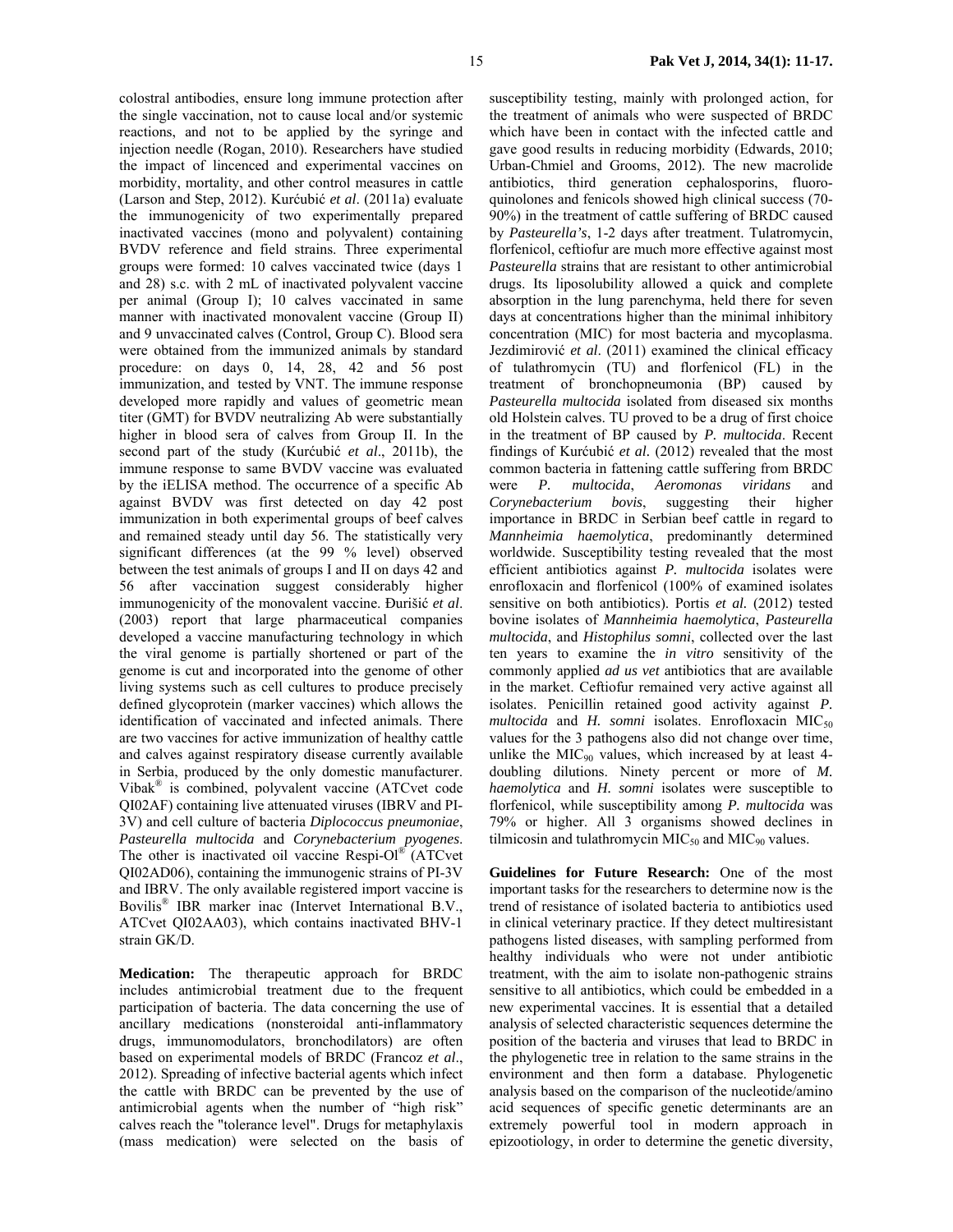assess the evolutionary flow, a retrospective analysis of the geographical distribution of different antigenic types and subtypes of analyzed microbial agents was carried out. Vaccines and diagnostic manufacturers are interested in the results of these studies. Improvement of the existing or development of new vaccines can incorporate native and current determined viral and bacterial specific antigens, which are described and standardized by molecular methods.

**Conclusion:** Contemporary approach for BRDC researchers and veterinary clinicians in Serbia is to enable faster and more accurate (field) diagnosis in order to get a better prevention of the disease and achieve a significant reduction in economic losses. The ultimate goal is to improve the beef meat production intended for human consumption. It is necessary to study in detail a large number of predisposing environmental factors and applications of obtained results in adjustment of the herd management, taking into account the principles of animal welfare. It is imperative to properly design vaccination programs and reduce the usage of antibiotics, especially the drugs used routinely in human medicine.

**Acknowledgement:** This study is a part of the technological development project Ref. No. 31001, financially supported by the Ministry of Education, Science and Technological development of the Republic of Serbia. The authors thanks Dr Natalija Fratric, Dip. ECBHM, Professor at the Department of Physiology and Biochemistry, Sanja Aleksic-Kovacevic, DVM, PhD, Professor at the Department of Pathology, Faculty of Veterinary Medicine, University of Belgrade, Serbia and Nikola Vaskovic, DVM, PhD, Veterinary Specialized Institute "Kraljevo", Serbia, for support and provision of gross and histopathology pictures.

#### **REFERENCES**

- Ahmad A, M Rabbani, MZ Shabbir, K Muhammad, T Yaqub, MK Saleemi, RK Khalid, MAB Shabbir and SY Alvi, 2012. Comparative suitability of ear notch biopsy and serum pairs for detecting nature of bovine viral diarrhoea virus infection in dairy herds. Pak Vet J, 32: 451- 455.
- Brodersen BW, 2010. Bovine Respiratory Syncytial Virus. Vet Clin N Am-Food A, 26: 323-333.
- Bugarski D, T Petrović, D Milanov and S Lazić, 2011. Seroprevalence of Bovine Respiratory Syncytial Virus (BRSV) in Vojvodina. Arh Vet Med, 4: 23-29.
- Decaro N, M Campolo, C Desario, F Cirone, M D'Abramo, E Lorusso, G Greco, V Mari, ML Colaianni, G Elia, V Martella and C Buonavoglia, 2008. Respiratory disease associated with bovine coronavirus infection in cattle herds in Southern Italy. J Vet Diagn Invest, 20: 28-32.
- Duff GS and ML Galyean, 2007. Recent advances in management of highly stressed newly received feedlot cattle. J Anim Sci, 85: 823- 840.
- Đurišić S, S Lazić, T Petrović, D Lupulović and M Velhner, 2003. Latest Knowledge on major biological characteristics of bovine Herpes Virus-1. Vet Glas, 57: 439-448.
- Edwards TA, 2010. Control methods for bovine respiratory disease for feedlot cattle. Vet Clin N Am-Food A, 26: 273-284.
- Francoz D, S Buczinski and M Apley, 2012. Evidence related to the use of ancillary drugs in bovine respiratory disease (anti-inflammatory and others): are they justified or not? Vet Clin N Am-Food A, 28: 23-38.
- Fratrić N, D Gvozdić, D Vuković, O Savić, M Buač and V Ilić, 2012. Evidence that calf bronchopneumonia may be accompanied by

increased sialylation of circulating immune complexes' IgG. Vet Immunol Immunopathol, 150: 161-168.

- Fulton RW, 2009. Bovine Respiratory Disease Research (1983-2009). Anim Health Res Rev, 10: 131-139.
- Garcia MD, RM Thallman, TL Wheeler, SD Shackelford and E Casas, 2010. Effect of bovine respiratory disease and overall pathogenic disease incidence on carcass traits. | Anim Sci, 88: 491-496.
- Griffin D, MM Chengappa, J Kuszak and DS McVey, 2010. Bacterial pathogens of the bovine respiratory disease complex. Vet Clin N Am-Food A, 26: 381-394.
- Hellenbrand KM, KM Forsythe, JJ Rivera-Rivas, CJ Czuprynski and NA Aulik, 2012. *Histophilus somni* causes extracellular trap formation by bovine neutrophils and macrophages. Microb Pathog, DOI: PII: S0882-4010(12)00167-2.
- Jezdimirović Milanka, Nevenka Aleksić, Ana Barać-Bašević, M Žutić, V Ivetić, O Radanović and N Jezdimirović, 2011. Comparative investigation on the efficacy of tulathromycin and florfenicol in the treatment of bronchopneumonia in feedlot calves Vet Glas, 65: 153-178. DOI: 10.2298/VETGL1104153J
- Kurćubić V, 1993. Serological examinations of bovine viral diarrhea virus infection in cattle. Master Thesis, Department for microbiology and immunology, Faculty of Veterinary Medicine, University of Belgrade, Belgrade.
- Kurćubić V, R Đoković and S Jevtić, 2000. Five-years analyses of bacterial micro flora isolated from nasal swabs fattening calves and bullocks with respiratory syndrome-possibilities for prevention and therapy. Winter School for Agronomists, University in Kragujevac, Faculty of Agronomy in Čačak, 4: 9-16.
- Kurćubić V, Z Ilić, R Djoković and S Jevtić, 2009. Identification of Cattle Persistently Infected (PI) with the bovine viral diarrhea virus (BVDV) using a screening method for a control and eradication program. Acta Agric Serb, 14: 79-92.
- Kurćubić V, Z Ilić, R Djoković, S Jevtić and T Petrović, 2010a. Determination of the presence and degree of infection with bovine viral diarrhea virus in cattle herds in central Serbia possibilities for control. Vet Glas, 64: 3-19. DOI:10.2298/VETGL1002003K
- Kurćubić V, T Petrović, R Djoković, Z Ilić, 2010b. Investigation of bovine viral diarrhea virus (BVDV) and border disease virus (BDV) infections in different categories of sheep in Southwestern Serbia. Vet Glas, 64: 319-337.
- Kurćubić VS, N Milić, RD Djoković and ZZ Ilić, 2011a. Evaluation of immunogenic properties of monovalent and polyvalent inactivated bovine virus diarrhea virus (BVDV) vaccines. Afr J Microbiol Res, 5: 2422-2427.
- Kurćubić V, T Petrović, R Đoković, Z Ilić and MD Petrović, 2011b. Antibody response of beef calves to experimental monovalent and multivalent inactivated bovine viral diarrhoea virus vaccines as measured by indirect ELISA method. Biotech Anim Husbandry, 27: 901-991.
- Kurćubić VS, RD Đoković, D Vidanović, M Šekler, K Matović, Z Ilić and J Stojković, 2013. Bovine respiratory disease complex (BRDC): viral and bacterial pathogens in Serbia. Biotech Anim Husbandry, 29: 29-36.
- Larson RL and DL Step, 2012. Evidence-based effectiveness of vaccination against *Mannheimia haemolytica*, *Pasteurella multocida*, and *Histophilus somni* in feedlot cattle for mitigating the incidence and effect of bovine respiratory disease complex. Vet Clin N Am-Food A, 28: 97-106.
- Lazić S, R Pavlović, M Lalić, S Đurišić and M Jovičin, 1995. Prevalence of infection caused by bovine herpesvirus-1 in cattle herds stem in vojvodina between 1992 and 1993. Vet Glas, 49: 99-103.
- Lazić S, Ružica Ašanin, M Šajgalik, Maja Gagić, Branka Vidić and Dubravka Milanov, 2001. Effects of vaccination of highly pregnant cows with anti BHV-1 vaccines: 2, humoral response on the vaccine "Borinak". Acta Vet-Beograd, 51: 27-34.
- Lazić S, T Petrović, Diana Lupulović and M Jovičin, 2003. Importance of latent IBR viral infection in cattle and possibilities for its eradication. Vet Glas, 57: 463-472.
- Lazić Sava, Tamaš Petrović, Ivan Pušić and Maja Velhner, 2004. Most frequent calf diseases in industrial breeding. Vet Glas, 58: 67-76. DOI: 10.2298/VETGL0402067L
- Lazić S, T Petrović, D Lupulović, D Bugarski, I Pušić, V Polaček and M Maljković, 2008. Prevalence of herpesvirus 1 in small herds in Southern Backa and Srem district. Arh Vet Med, 1: 16-29.
- Lazić S, T Petrović, D Bugarski and N Kendrišić, 2009. Complex of respiratory diseases in cattle from the aspect of parainfluenca-3 virus. Biotech Anim Husbandry, 25: 703-711.